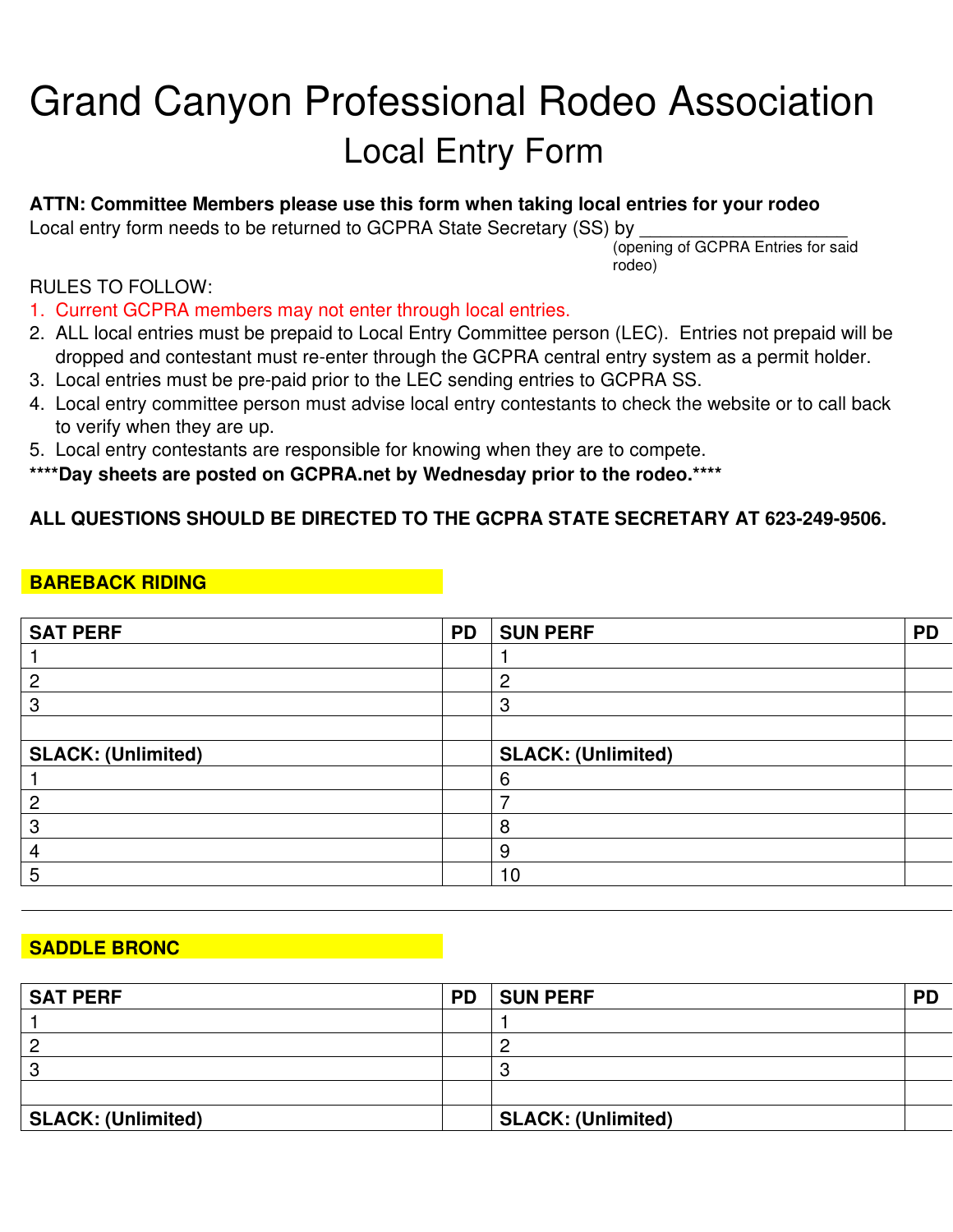## **BULL RIDING**

| <b>SAT PERF</b>           | <b>PD</b> | <b>SUN PERF</b>           | <b>PD</b> |
|---------------------------|-----------|---------------------------|-----------|
|                           |           |                           |           |
| റ                         |           | റ                         |           |
|                           |           | 3                         |           |
|                           |           |                           |           |
| <b>SLACK: (Unlimited)</b> |           | <b>SLACK: (Unlimited)</b> |           |
|                           |           | 6                         |           |
|                           |           |                           |           |
|                           |           | O                         |           |
|                           |           | 9                         |           |
|                           |           | 10                        |           |

## **STEER WRESTLING**

| <b>SAT PERF</b>           | <b>PD</b> | <b>SUN PERF</b>           | <b>PD</b> |
|---------------------------|-----------|---------------------------|-----------|
|                           |           |                           |           |
| 2                         |           | 2                         |           |
| 3                         |           | 3                         |           |
|                           |           |                           |           |
| <b>SLACK: (Unlimited)</b> | <b>PD</b> | <b>SLACK: (Unlimited)</b> |           |
|                           |           | 6                         |           |
| 2                         |           |                           |           |
| 3                         |           | 8                         |           |
| 4                         |           | 9                         |           |
| 5                         |           | 10                        |           |

## **CALF ROPING**

| <b>SAT PERF</b>           | <b>PD</b> | <b>SUN PERF</b>    | <b>PD</b> |
|---------------------------|-----------|--------------------|-----------|
|                           |           |                    |           |
| ◠                         |           |                    |           |
| o                         |           |                    |           |
|                           |           |                    |           |
| <b>SLACK: (Unlimited)</b> | <b>PD</b> | SLACK: (Unlimited) |           |
|                           |           |                    |           |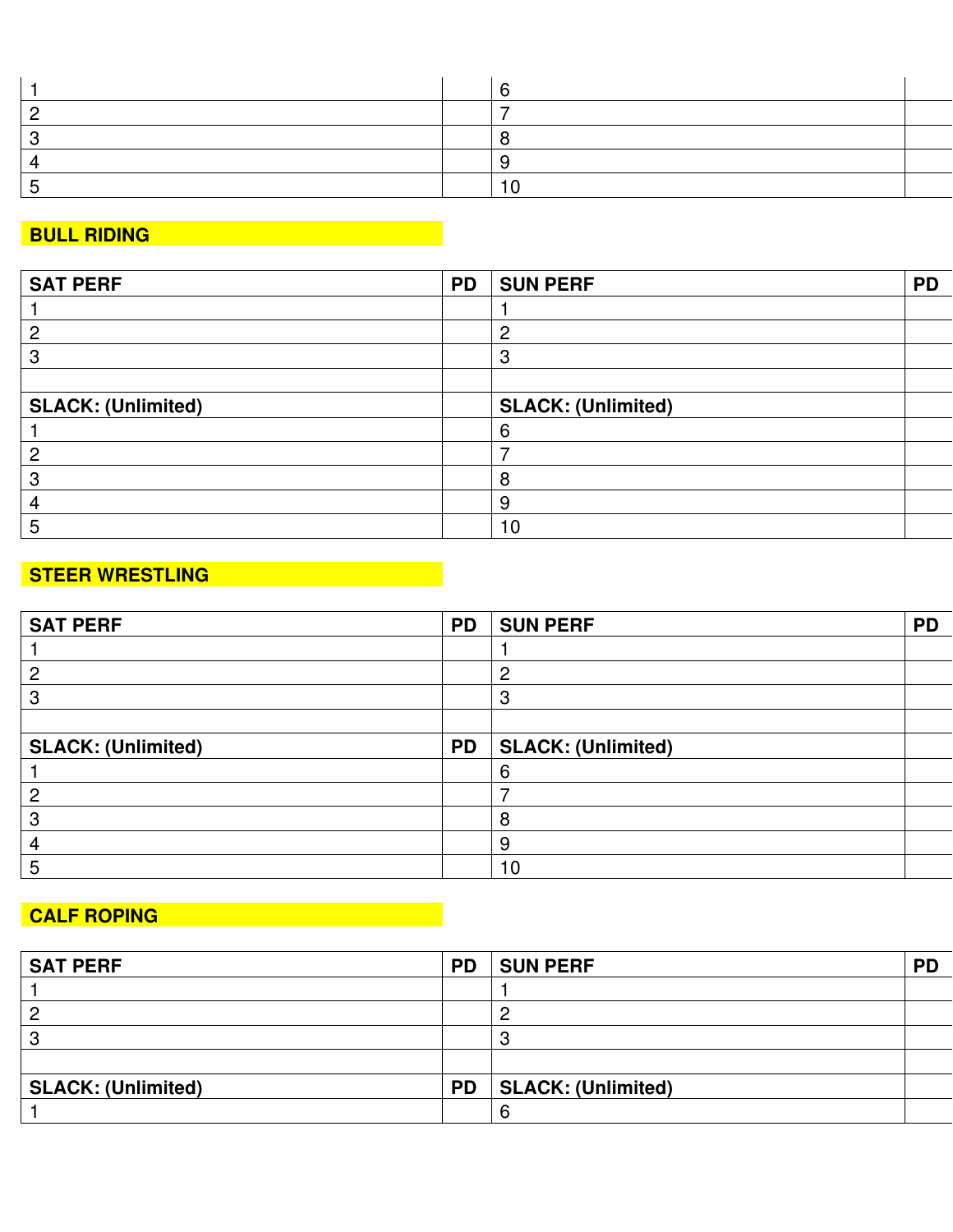## **BREAKAWAY**

| <b>SAT PERF</b>           | <b>PD</b> | <b>SUN PERF</b>           |           |
|---------------------------|-----------|---------------------------|-----------|
|                           |           |                           |           |
| Ω                         |           | റ                         |           |
|                           |           | 3                         |           |
|                           |           |                           |           |
| <b>SLACK: (Unlimited)</b> | <b>PD</b> | <b>SLACK: (Unlimited)</b> | <b>PD</b> |
|                           |           | ห                         |           |
| റ                         |           |                           |           |
| n                         |           | 8                         |           |
|                           |           | 9                         |           |
|                           |           | 10                        |           |

## **BARREL RACING CONSTRUCTER AND RESIDENCE**

| <b>SAT PERF</b> | <b>PD</b> | <b>SUN PERF</b> | DD |
|-----------------|-----------|-----------------|----|
|                 |           |                 |    |
|                 |           |                 |    |
|                 |           |                 |    |
|                 |           |                 |    |

| <b>SLACK: (Unlimited)</b> | <b>PD</b> | SLACK: (Unlimited) | <b>PD</b> |
|---------------------------|-----------|--------------------|-----------|
|                           |           |                    |           |
|                           |           |                    |           |
|                           |           |                    |           |
|                           |           |                    |           |
|                           |           |                    |           |

## **TEAM ROPING**

| <b>SAT PERF</b> |           |               |           |
|-----------------|-----------|---------------|-----------|
| <b>HEADER</b>   | <b>PD</b> | <b>HEELER</b> | <b>PD</b> |
|                 |           |               |           |
| າ               |           |               |           |
| ຈ               |           |               |           |
|                 |           |               |           |
| <b>SUN PERF</b> |           |               |           |